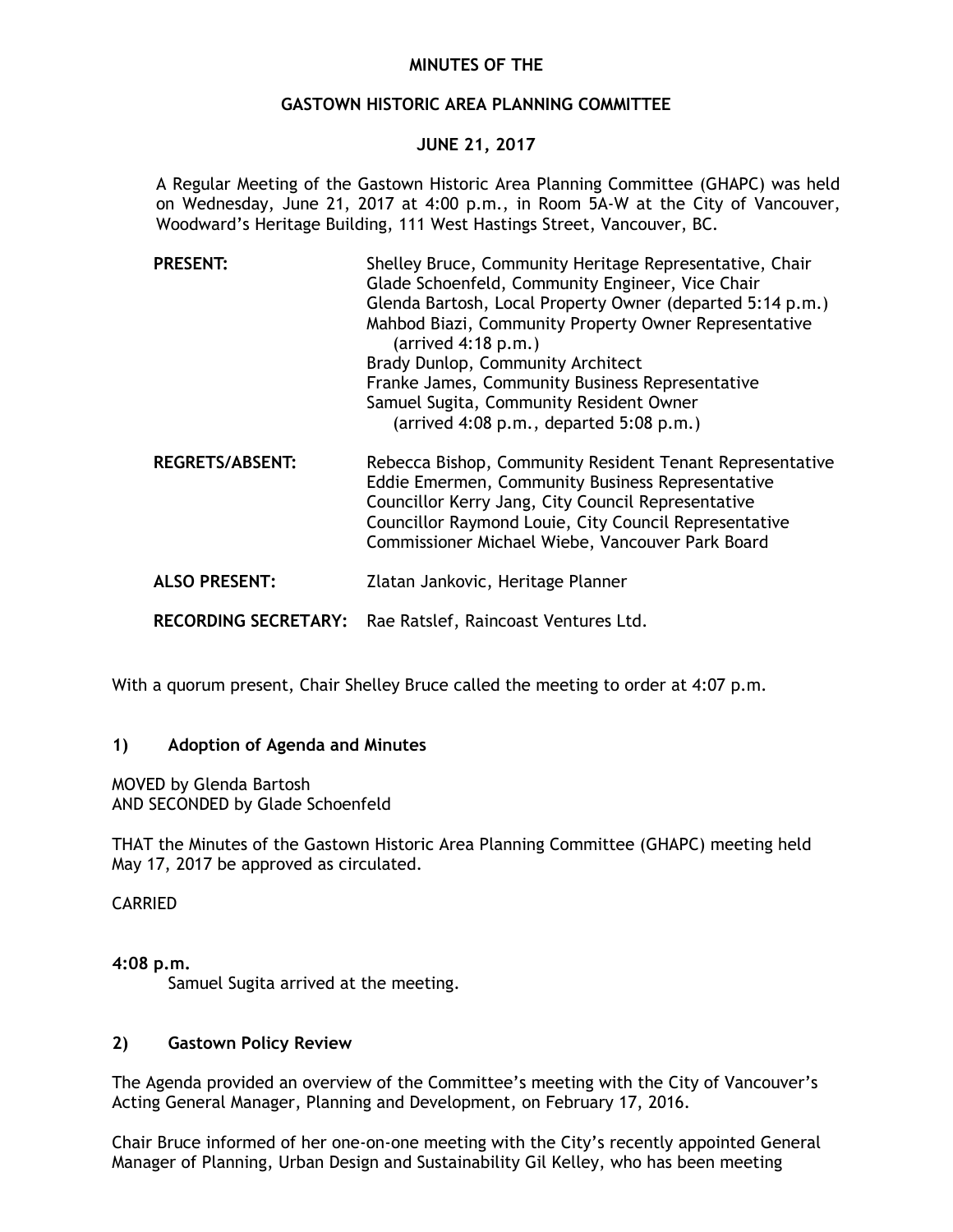individually with committee Chairs. Mr. Gil had asked GHAPC to consider whether its skills were better suited to urban design/urban realm proposals as compared to building specific proposals.

Zlatan Jankovic, Heritage Planner, offered comments on Mr. Kelley's activities since assuming his role, and advised of the City's current review of its advisory committees in terms of their composition, role and mandate. It was suggested that the time was appropriate for a review of the Gastown Heritage Planning Policy (e.g. heritage incentives) and associated heritage programs as well (Heritage Action Plan).

# **4:18 p.m.**

Mahbod Biazi arrived at the meeting.

Discussion ensued on: interest in clarifying the role, mandate and purpose of the heritage advisory planning committees as compared to the Urban Design Panel; development permit process and Committee's contributions; discretionary rights of the Director of Planning; accessibility of the Committee's meeting minutes online; recognition that the Committee's input assists staff in identifying development permit "prior-to" conditions; interest to strengthen the efficiency and effectiveness of the Committee's work, meeting procedures and resolution drafting, presence of applicants during deliberation procedure.

The Committee reviewed and reconfirmed the following issues originally identified at its February 17, 2016 meeting:

- 1) Effective heritage incentives need to be reinstated in some form for Gastown.
- 2) There is need to reassess the use of discretionary power by the Director of Planning and/or the Development Permit Board – consider limiting it or eliminating it to ensure that there is a respectful balance among various interests [this includes stakeholders such as the City, residents, developers etc.] and that the heritage character of HA-2 is maintained.
- 3) Clarification is needed on the rationale for GHAPC being asked to consider nonconforming development proposals that are of a scale and character that is not consistent with Gastown.
- 4) Update and align the HA-2 Design Guidelines and HA-2 District Schedule to include current status (national historic site) and understanding of Gastown's heritage significance to ensure consistency relative to the permitted height for a building (i.e. Section 4.3 of the HA-2 District Schedule indicates permitted height is 22.9 meters; Section 4.1.2 of the HA-2 Design Guidelines indicates permitted height for a heritage building is its existing height).
- 5) Two key documents should be clearly referenced in the HA-2 District Schedule and the HA-2 Design Guidelines to better reflect current heritage tools and heritage values, and to remind proponents of community expectations: Standards and Guidelines for the Conservation of Historic Places in Canada (2010); and Statement of Significance for Gastown as a national historic site.

Additional areas of interest for discussion were identified relative to: the Committee's interest to consider the cumulative impacts of multiple redevelopments; need to update the Committee's Terms of Reference; interest in the City's seismic review of high risk buildings in at risk neighborhoods (historic areas); need for enforcement of existing bylaws and standards; suggestion to review the timing of when the applications come forward to GHAPC in the